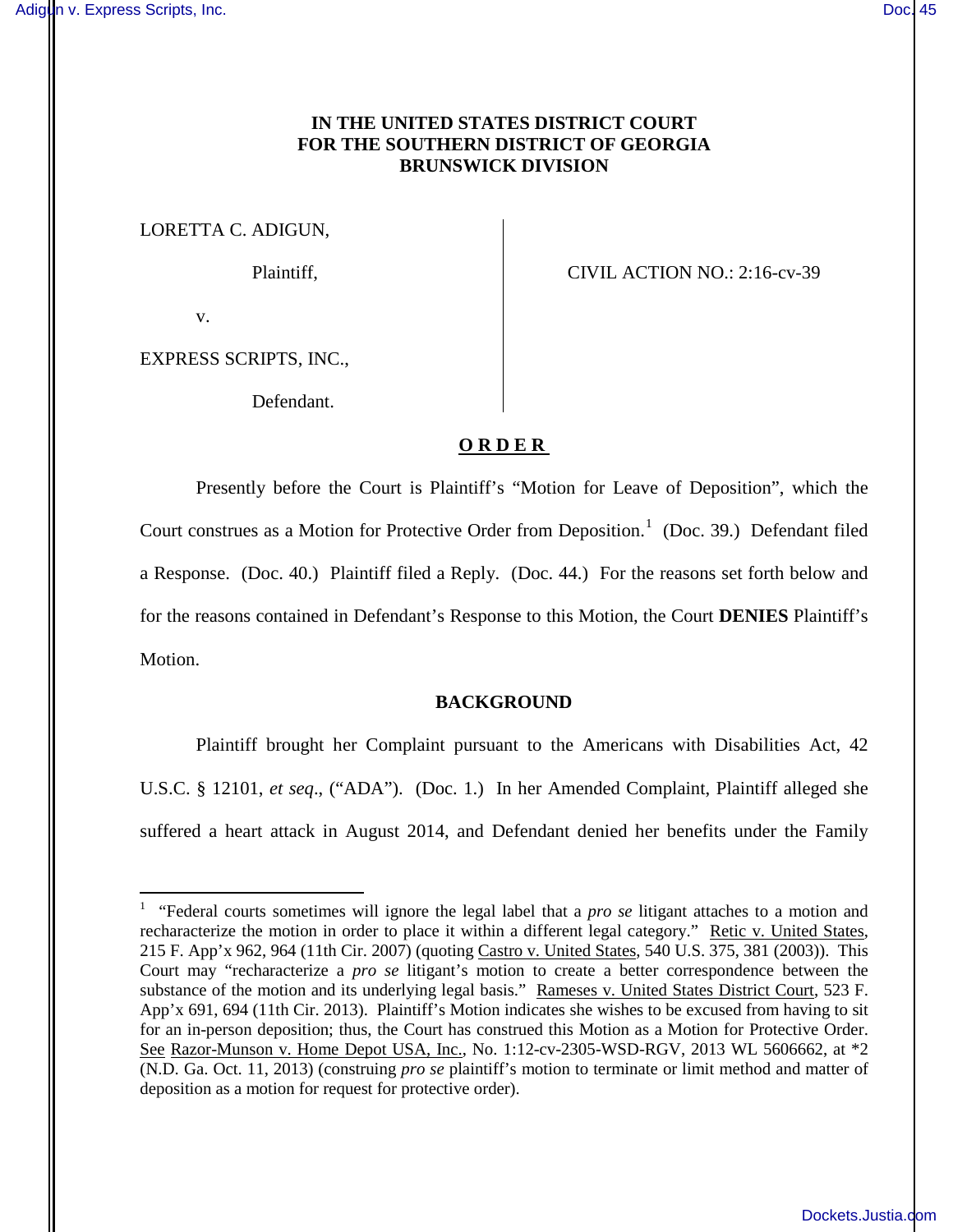Medical Leave Act and the company's short-term disability plan until she ultimately was terminated from her employment due to excessive absences. Plaintiff also alleged Defendant would not provide her with a reasonable accommodation for her disability of coronary artery disease. (Doc. 7.) Defendant filed its Answer on November 7, 2016. (Doc. 12.) The parties engaged in a Rule 26 conference, and the Court held a Scheduling Conference on January 12, 2017. (Doc. 30.) The Court issued a Scheduling Order on January 13, 2017, and directed the close of discovery for March 27, 2017. (Doc. 32.) Plaintiff filed her Motion on February 13, 2017. (Doc. 39.)

#### **DISCUSSION**

In her Motion, Plaintiff requests the Court "have mercy and grant her a leave from deposition[ ]" in connection with a properly-noticed Rule 30 deposition Defendant scheduled for March 23, 2017, in Brunswick, Georgia.<sup>2</sup> (Doc. 39, p. 1.) Plaintiff states she has been medically advised to monitor her heart rate and avoid any form of stress at all costs. Plaintiff asserts she "was badgered to commit perjury and say that she worked for a company that she has no knowledge of; [sic] so that the Defendant could ask the court for a dismissal of this case." (Id.) Additionally, Plaintiff maintains she "became ill after this ordeal." (Id.) Further, Plaintiff alleges that taking her deposition would be duplicative or cumulative of the written discovery requests Defendant has served upon her.<sup>3</sup> ( $\underline{Id}$  at pp. 1–2.)

 $\overline{a}$ 

<sup>&</sup>lt;sup>2</sup> Plaintiff states Defendant noticed her deposition for both March 23 and March 27, 2017. (Doc. 39, p. 2.) Defendant clarified in its Response to Plaintiff's Motion that mention of a deposition on March 27, 2017, was a scrivener's error and that the correct date for Plaintiff's properly-noticed deposition is March 23, 2017. (Doc. 40, pp. 1–2 n.1.)

<sup>&</sup>lt;sup>3</sup> In her Reply, Plaintiff reiterates that she has been subjected to "hostile badgering and manipulations." (Doc. 44, p. 5.) The Court has seen no evidence that Defendant's counsel has badgered or manipulated Plaintiff in any manner. At the January 12, 2017, hearing, the Court observed counsel treat Plaintiff politely and with respect. Furthermore, Plaintiff is reminded that Defendant's counsel has a duty to represent his client's interests in this case. Counsel is only attempting to fulfill that duty, not badger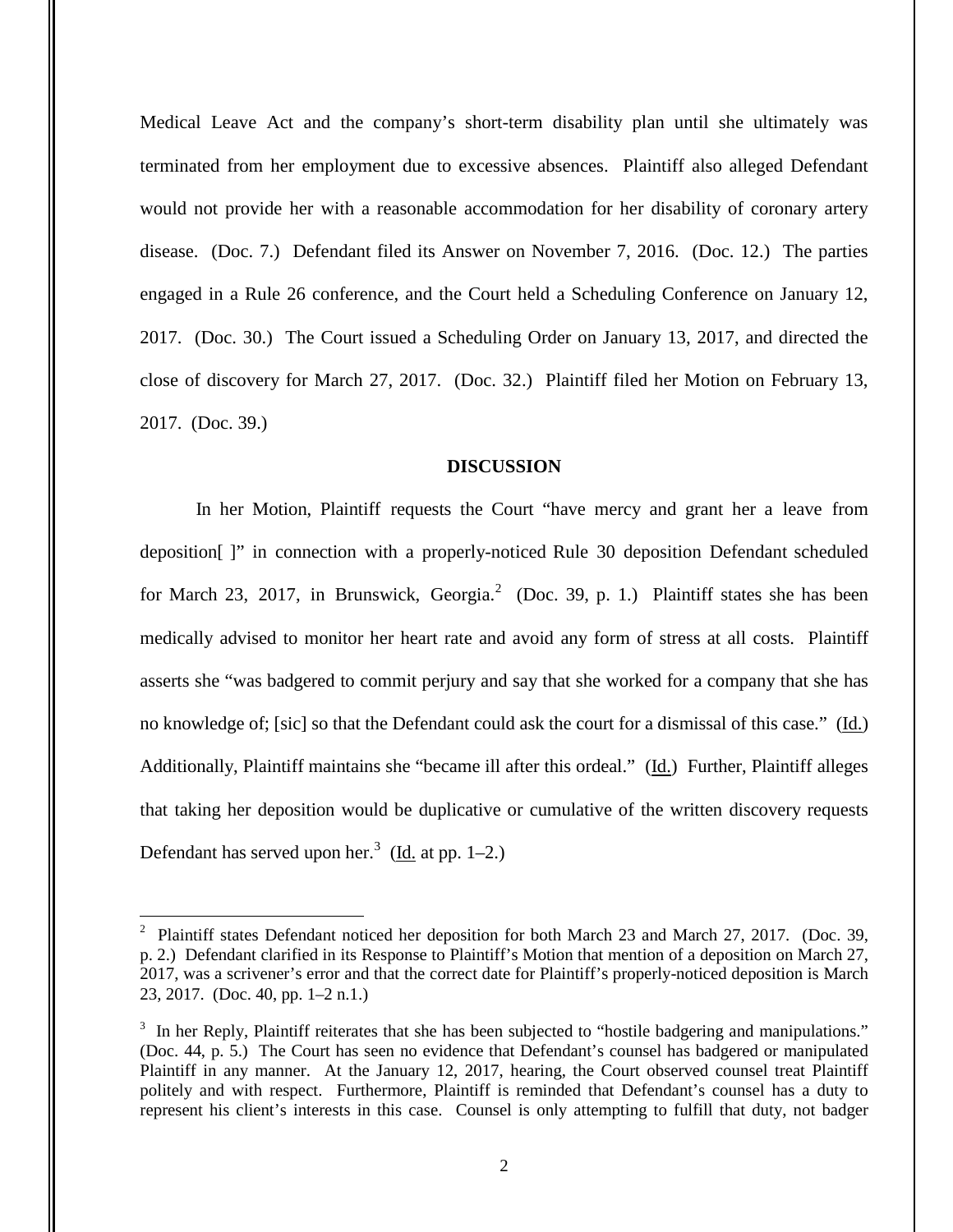Defendant responds that Plaintiff's Motion should be denied in its entirety because Plaintiff failed to confer with Defendant prior to filing her Motion, and she cannot show good cause to excuse her from sitting for her deposition. The Court addresses Defendant's contentions in turn.

 If a party objects to giving a deposition, she may file a protective order under Federal Rule of Civil Procedure 26(c), which permits a court "for good cause, [to] issue an order to protect a party or person from annoyance, embarrassment, oppression, or undue burden or expense[.]" Fed. R. Civ. P.  $26(c)(1)$ . The moving party "must include a certification that [she] has in good faith conferred or attempted to confer with the other affected part[y] in an effort to resolve the dispute without court action." Id. "When evaluating whether 'good cause' exists, 'a court should balance the non-moving party's interest in obtaining discovery and preparing for trial against the moving party's proffer of harm that would result from the deposition."" Fountain v. United States, No. CV 114-127, 2016 WL 4522660, at \*2 (S.D. Ga. Aug. 29, 2016) (quoting Baratta v. Homeland Housewares, LLC, 242 F.R.D. 641, 642 (S.D. Fla. 2007), and citing Farnsworth v. Proctor  $\&$ Gamble Co., 758 F.2d 1545, 1547 (11th Cir. 1985)). "Indeed, [i]t is very unusual for a court to prohibit the taking of a deposition altogether and absent extraordinary circumstances, such an order would likely be in error." Id. (internal citation omitted) (alteration in original).

# **I. Plaintiff's Failure to Confer**

 $\overline{a}$ 

Defendant acknowledges Plaintiff informed counsel she had to meet with her cardiologist by letter dated January 30, 2017. However, Defendant's counsel states he informed Plaintiff that, if she did not respond to his earlier letter regarding the taking of her deposition, he would unilaterally set a date for Plaintiff's deposition. (Doc. 40, p. 4.) Defendant's counsel noticed

Plaintiff, by respectfully seeking clarification of Plaintiff's legal claims and conducting discovery on those claims.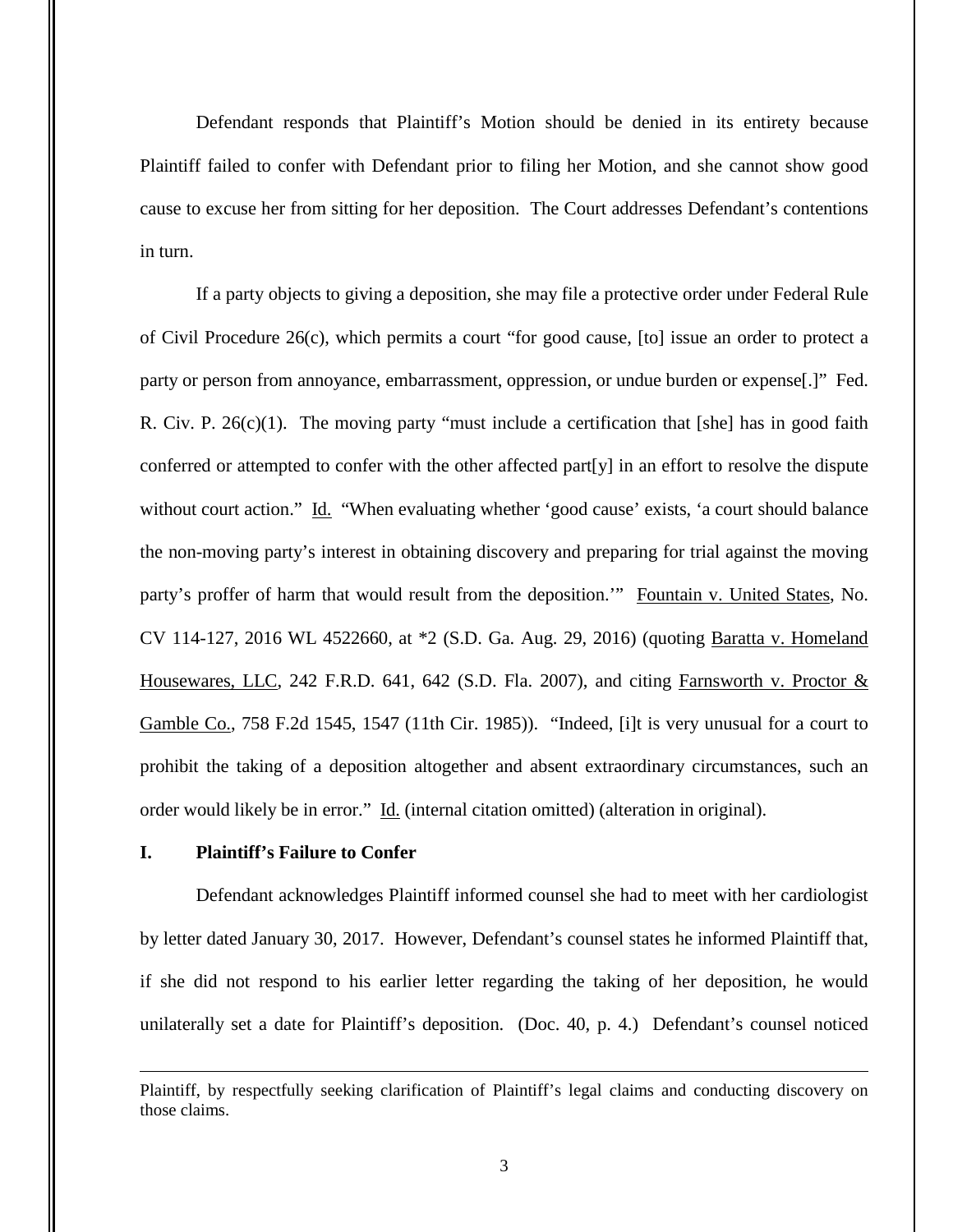Plaintiff's deposition on February 7, 2017. (Doc. 40-1.) Plaintiff filed her Motion on February 13, 2017.

Plaintiff failed to attach any sort of certification that she acted in good faith in attempting to resolve this discovery dispute before bringing the instant Motion. Instead, Plaintiff states in her Reply she gave "notice that she first wanted to confer with her cardiologist.]" (Doc. 44, p. 2.) This is no way shows Plaintiff's good faith effort in conferring with Defendant's counsel prior to the filing of her Motion. Thus, the Court **DENIES** Plaintiff's Motion pursuant to Rule 26(c)(1). Kelly v. Old Dominion Freight Line, Inc., 376 F. App'x 909, 914 (11th Cir. 2010) (noting that Rule 26, *inter alia*, requires parties to confer in good faith before bringing a discovery dispute).

In addition to failing to comply with the Federal Rules of Civil Procedure, Plaintiff failed to comply with this Court's Local Rule 26.5 and this Court's March 21, 2016, Order, (doc. 4). This Court's Local Rule 26.5 reminds parties "that Fed. R. Civ. P. 26(c) . . . require[s] a party seeking a protective order . . . to certify that a good faith effort has been made to resolve the dispute before coming to court." Further, the Rule 26 Instruction Order this Court issued in this case set forth the steps parties must undertake before filing "any discovery motions", including a motion for protective order. (Doc. 4, p. 5) These steps require the parties to "informally resolve all discovery issues and disputes without the necessity of Court intervention[ ]" by first conferring and complying with the Federal Rules of Civil Procedure and the Local Rules and "by undertaking a sincere, good faith effort" to resolve the difference.  $(\underline{Id})$  If informal resolution does not work, the parties are to schedule a telephonic conference with the Court in an effort to resolve the dispute before a motion is filed. If the parties still are unable to resolve the dispute, only then will the Court entertain a discovery motion. (Id. at p. 6.) Additionally, the Court forewarned the parties that it would not entertain any discovery motion unless the parties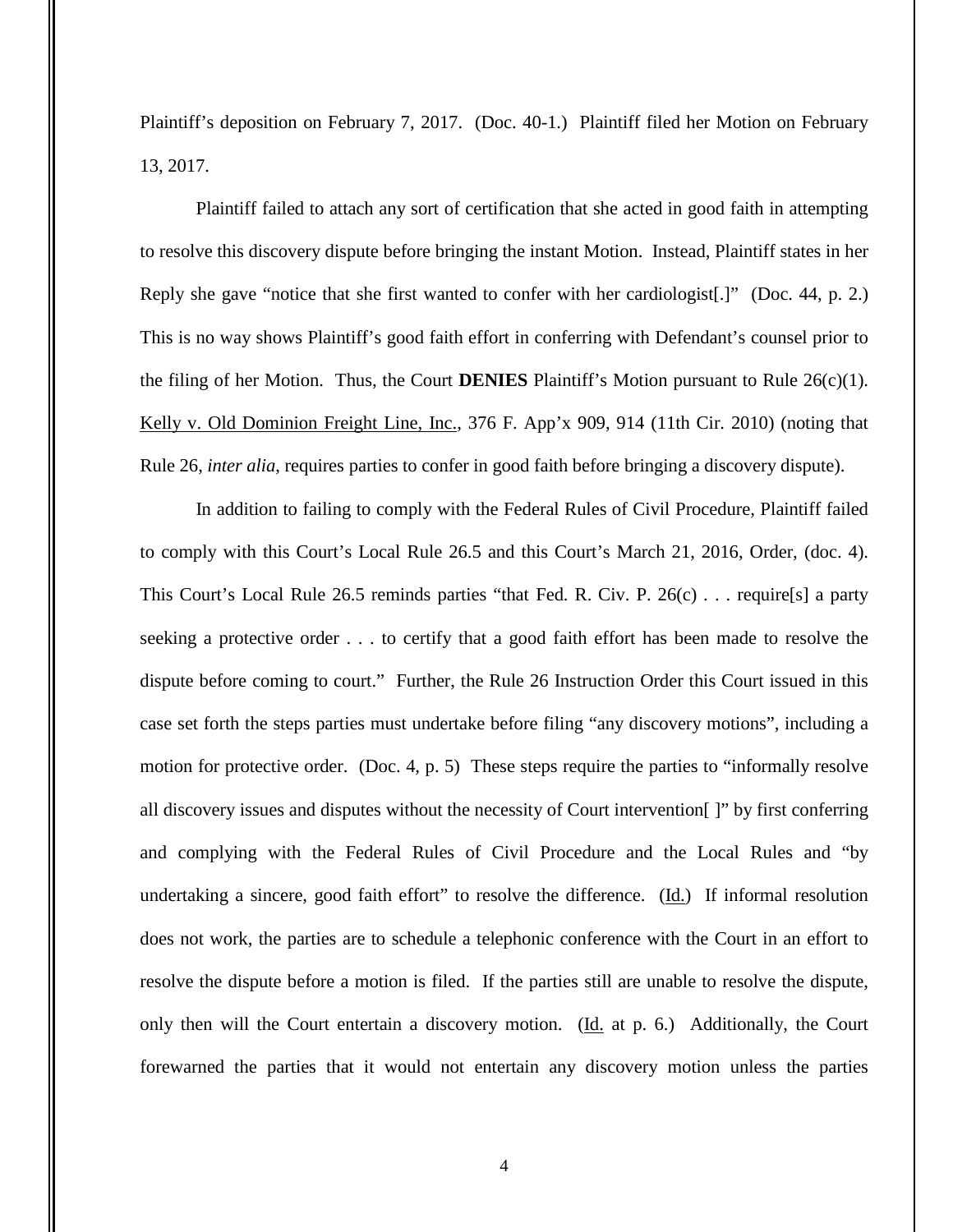complied with its instructions, including engaging in a "sincere, good faith effort to resolve the dispute". (Id.)

The Court notes Plaintiff is proceeding before it as a *pro se* litigant. Plaintiff's status as a *pro se* litigant does not excuse her from following the rules of the Court. The Court abides by the long-standing principle that the pleadings of unrepresented parties are held to a less stringent standard than those drafted by attorneys, and therefore, must be liberally construed. Haines v. Kerner, 404 U.S. 519, 520 (1972); Boxer X v. Harris, 437 F.3d 1107, 1110 (11th Cir. 2006) ("*Pro se* pleadings are held to a less stringent standard than pleadings drafted by attorneys.") (emphasis omitted) (quoting Hughes v. Lott, 350 F.3d 1157, 1160 (11th Cir. 2003)). However, Plaintiff's unrepresented status will not excuse mistakes regarding procedural rules. McNeil v. United States, 508 U.S. 106, 113 (1993) ("We have never suggested that procedural rules in ordinary civil litigation should be interpreted so as to excuse mistakes by those who proceed without counsel."). Plaintiff failed to undertake a good faith effort to resolve this dispute, and she also failed to contact the Court to schedule a telephonic conference prior to the filing of her Motion. Thus, Plaintiff has failed to abide by this Court's Local Rules and its Order. For these reasons, the Court **DENIES** Plaintiff's Motion.

# **II. Whether Plaintiff Meets the "Good Cause" Standard**

To eliminate any delay that Plaintiff's refusal to sit for a deposition may cause to the discovery in this case, the Court will address the substance of Plaintiff's arguments.

Plaintiff contends she should not have to sit for her deposition because of her heart condition and because her deposition would be duplicative or cumulative of her written discovery. Neither of these reasons—singly or in combination—is sufficient to meet the "good cause" standard applicable to Rule 26 motions.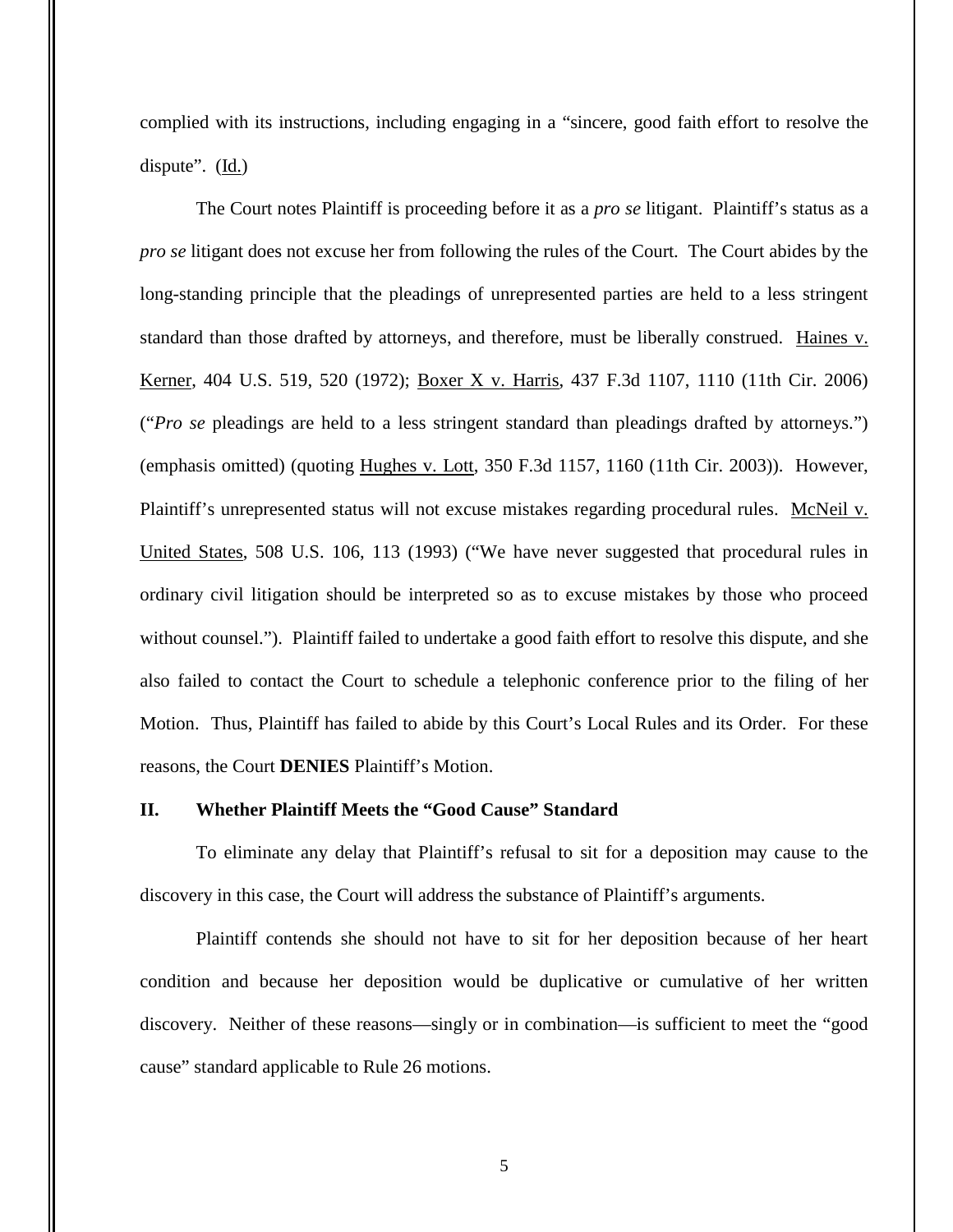# **A. Medical Grounds**

 "The party seeking a protective order bears the burden of establishing good cause and a specific need for protection." Landry v. Air Line Pilots Ass'n Int'l AFL-CIO, 901 F.2d 404, 435 (5th Cir. 1990). "In seeking to prevent or delay a deposition on medical grounds, the moving party has the burden of making a specific and documented factual showing that the deposition will be dangerous to the deponent's health." Stillwagon v. City of Delaware, No. 2:14-CV-1606, 2016 WL 6248956, at \*3 (S.D. Ohio Oct. 26, 2016) (citing Medlin v. Andrew, 113 F.R.D. 650, 653 (M.D.N.C. 1987)); see also Campos v. Webb Cty. Tex., 288 F.R.D. 134, 136 (S.D. Tex. 2012) ("conclusory or speculative statements by a treating physician about the harm which will be suffered without a protective order are simply insufficient").

The Court concludes Plaintiff has failed to meet her "substantial burden of showing extraordinary circumstances based on specific facts that would justify" the issuance of a protective order. Stillwagon, 2016 WL 6248956, at  $*3$  (internal citations and punctuation omitted). Plaintiff only relies on her own conclusory statement that sitting for her deposition may pose a risk to her health. Plaintiff failed to submit any evidence, such as a letter or findings from a medical care provider or even medical records, in support of her bald assertion. Thus, Plaintiff has fallen far short of the level of proof necessary for this Court to take the extraordinary measure of preventing Defendant from deposing her. See Razor-Munson, 2013 WL 5606662, at \*2–4 (denying plaintiff's request to terminate or limit her deposition due to medical concerns); Arnold v. Wausau Underwriters Ins. Co., No. 13-cv-60299, 2013 WL 5488520, at \*2 (S.D. Fla. Sept. 30, 2013) (denying plaintiff's request for protective order from deposition for medical reasons despite letter from plaintiff's treating psychiatrist); Huggins v. NC Dep't of Admin., No. 5:10-CV-00414- FL, 2012 WL 2061943, at \*2 (E.D.N.C. June 7, 2012) (denying protective order where plaintiff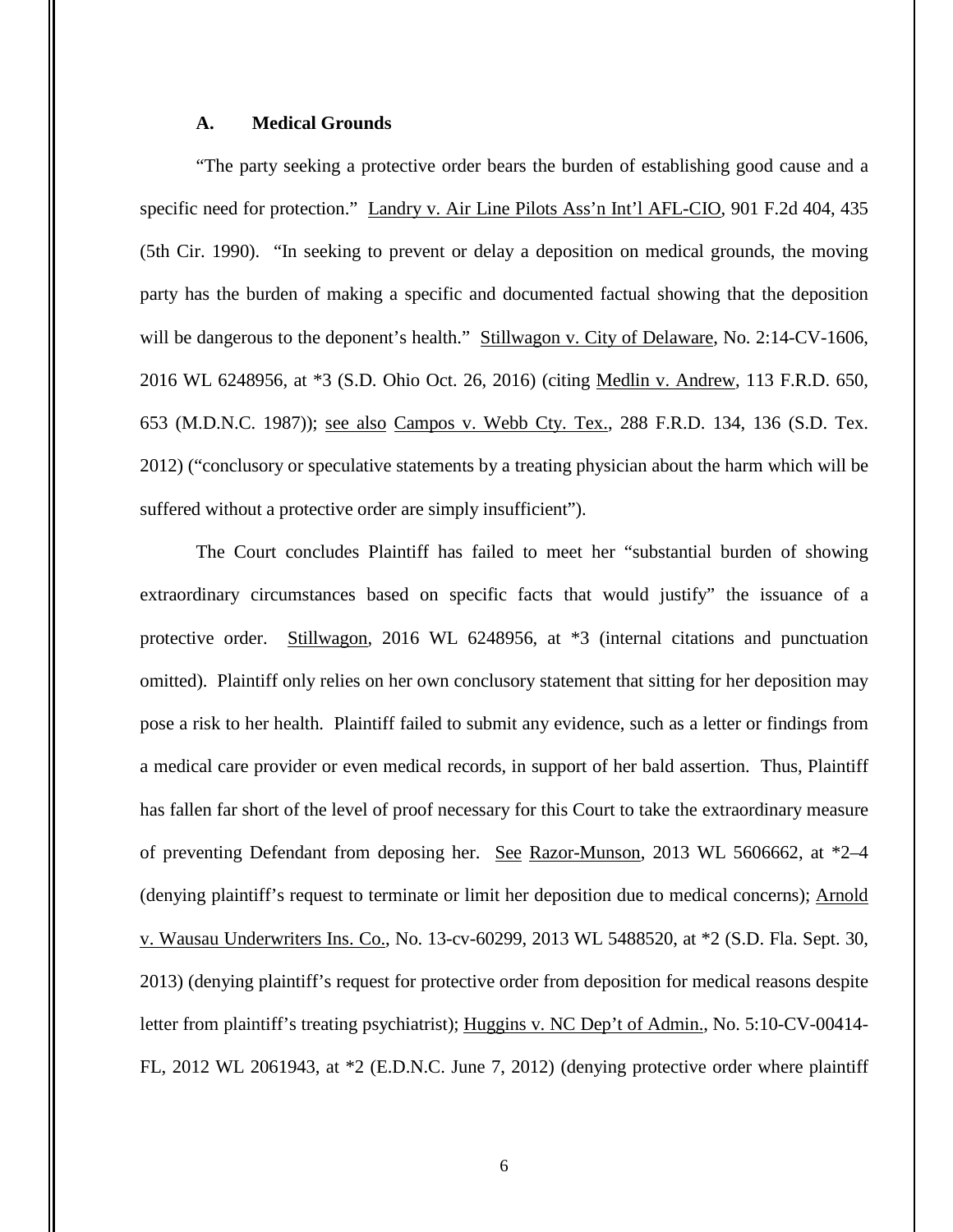did not present any affidavit or statement from a physician describing why her medical condition would prevent her from giving testimony). Moreover, even though Plaintiff has not produced any evidence that she has met with her cardiologist regarding a deposition, Defendant's counsel has agreed to accommodate Plaintiff during her deposition "on account of any legitimate health restrictions she may have." (Doc. 40, p. 9 n.4.)

 Further, Defendant's need to depose Plaintiff far outweighs Plaintiff's scant presentation regarding her medical condition. Plaintiff chose to bring this lawsuit, and her own testimony of her employment relationship with Defendant is critical to this suit. Arnold, 2013 WL 5488520, at \*4 ("Defendant would be unduly prejudiced if rendered unable to collect information from the very person bringing the claim."). Additionally, as explained below, other measures of discovery cannot properly substitute for Plaintiff's deposition. The Court cannot lightly deny Defendant what is likely the most critical measure of discovery in this case.

For all of these reasons, Plaintiff has failed to show that any alleged medical condition should excuse her from sitting for her properly-noticed deposition. The Court **DENIES** Plaintiff's Motion on this ground.

## **B. Duplicative or Cumulative of Written Discovery**

 $\overline{a}$ 

Courts frequently recognize the critical role depositions play in modern litigation. Fountain, 2016 WL 4522660, at \*3 (citing Fed. R. Civ. P. 30) ("Depositions are a standard discovery tool in litigation."). The Federal Rules of Civil Procedure presumptively entitle a party to depose any person without leave of court on issues relevant and proportional to the case. Fed. R. Civ. P. 30(a)(1) ("A party may, by oral questions, depose any person, including a party, without leave of court except as provided in Rule  $30(a)(2)$ .")<sup>4</sup> Plaintiff seeks to block

<sup>&</sup>lt;sup>4</sup> A party must obtain leave of court to depose a person if the parties have not stipulated to the deposition and the deposition would result in more than ten depositions, the deponent was already deposed, or the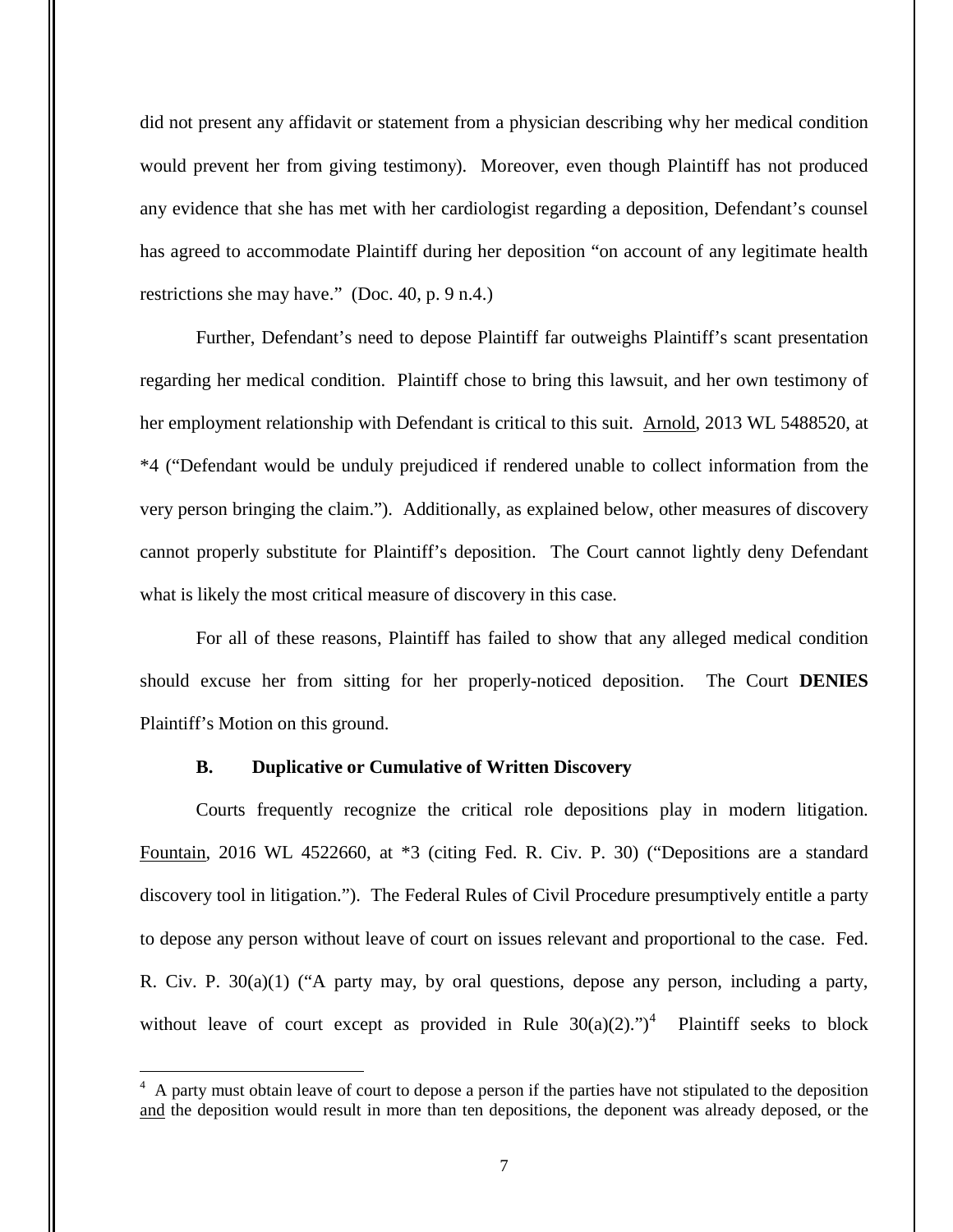Defendant's efforts to use this basic form of discovery by arguing that it can obtain written discovery from her. However, the Rules establish that parties may use depositions under Rule 30, in addition to other forms of discovery, including interrogatories under Rule 33 and requests for production of documents under Rule 34. "A party is not required by the Federal Rules to utilize only one method of discovery to investigate claims and defenses." Huggins, 2012 WL 2061943, at \*2. "[I]t is not unusual for a party to seek to further explore responses to written discovery through a deposition," and "by its very nature, the discovery process entails asking witnesses questions about matters that have been the subject of other discovery[.]" Greenoe v. United States, No. 5:10-CR-277-FL, 2015 WL 437560, at \*5 (E.D.N.C. Feb. 3, 2015) (citations omitted); Fed. R. Civ. P. 30(a).

 Through Plaintiff's deposition, Defendant can obtain vital information that cannot be obtained through written discovery, including specifics of Plaintiff's factual allegations, testimony on documentary evidence and other exhibits, clarification of written discovery responses, and an assessment of Plaintiff's credibility. As one court accurately stated:

In literally every case requests for admission may be made and interrogatories may be propounded, and they usually are. Moreover, in most cases such written discovery is less burdensome on the person from whom discovery is sought than preparing for and attending a deposition. Written discovery would ordinarily be less expensive as well. Were the use of written discovery generally regarded as an adequate "other source," depositions of parties could always be properly foreclosed by the court. Yet, that would obviously be inconsistent with the overall discovery scheme laid out in the federal rules. It would also run contrary to decades of practice in which lawyers and courts have recognized that the depositions of the parties are an exceedingly important aspect of the discovery process. . . [T]here may be cases in which the peculiar nature of the claims and defenses, combined with the specifics of the written discovery, would support a decision to deny a chance to depose an opposing party[.]

Adams v. Teck Cominco Alaska, Inc., No. A04-49 CV JWS, 2005 WL 846202, at \*2 (D. Alaska

Apr. 7, 2005).

 $\overline{a}$ 

deposition is sought prematurely, or the deponent is in prison. Fed. R. Civ. P.  $30(a)(2)$ .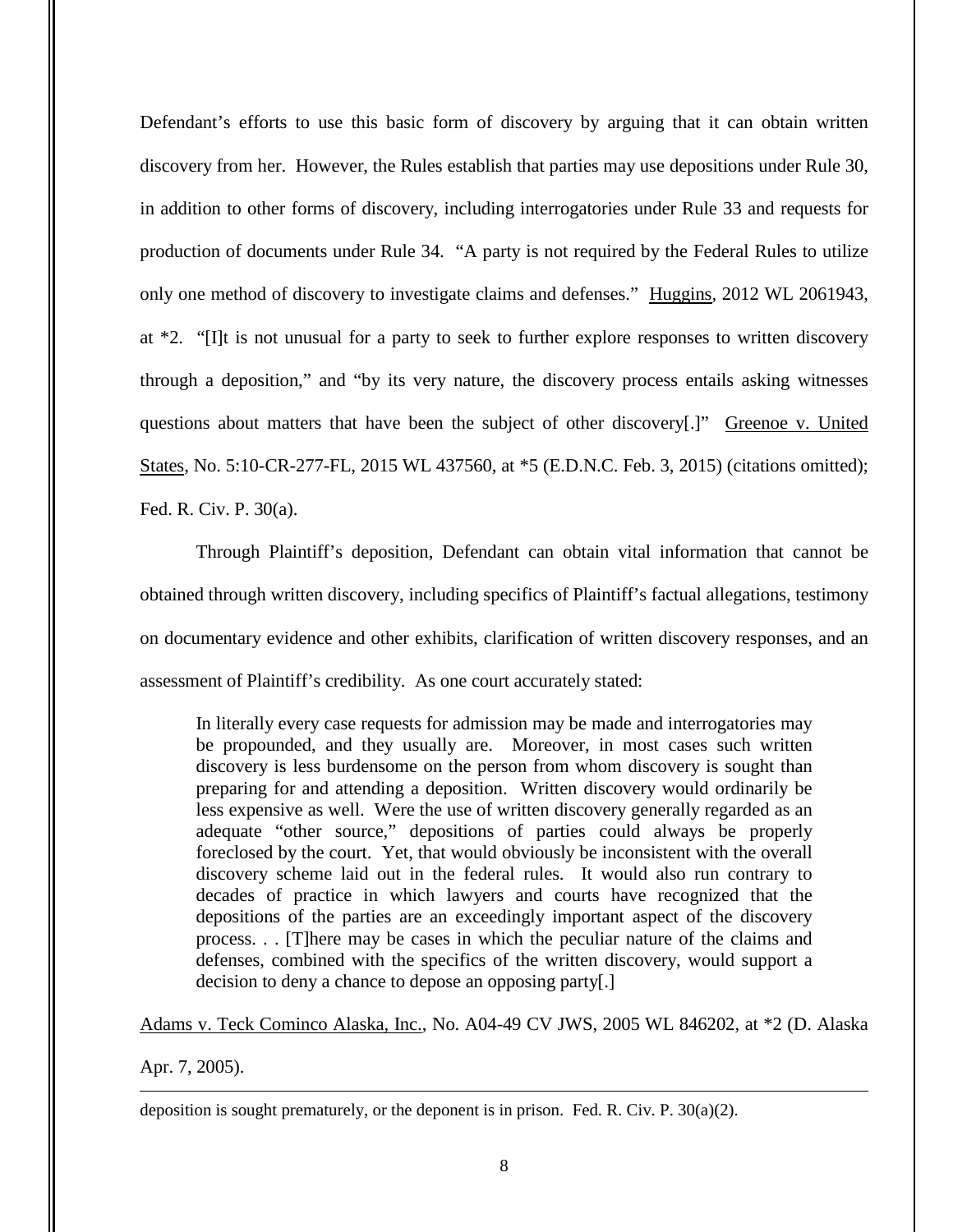Plaintiff has not shown that being deposed would be duplicative or cumulative of the written discovery requests Defendant's counsel served upon her.<sup>5</sup> Even if a deposition would be duplicative or cumulative, such a result cannot excuse Plaintiff from sitting for her deposition. As noted above, courts routinely allow parties to propound written discovery requests to an opposing party and to take the deposition of that opposing party. In addition, by filing her Complaint with this Court, Plaintiff has agreed to comply with this Court's rules and Orders. This agreement includes participating in the discovery process, which further includes sitting for a properlynoticed deposition. The Court **DENIES** Plaintiff's Motion on this ground.

#### **C. Defendant Timely Noticed Plaintiff's Deposition**

 A party must give adequate notice to someone whom they wish to depose. Federal Rule of Civil Procedure 30(b)(1) states: "A party who wants to depose a person by oral questions must give reasonable written notice to every other party. The notice must state the time and place of the deposition and, if known, the deponent's name and address[.]" Fountain, 2016 WL 4522660, at \*3 (citing Fed. R. Civ. P. 30(b)(1)). This Rule "does not state a bright line rule as to timing of the notice; it only must be 'reasonable.' If the notice is not reasonable, the deposition may be avoided or stayed." Id. (citing Mims v. Central Mfrs. Mut. Ins. Co., 178 F.2d 56, 59 (5th Cir. 1949) (noticing several depositions on the same date in scattered locations was unreasonable)); see also Kolon Industries Inc. v. E.I. DuPont de Nemours & Co., 748 F.3d 160, 173 (4th Cir 2014) (five days' notice not reasonable)). In addition, Rule 30(d) governs the length of depositions and provides that, "[u]nless otherwise stipulated or ordered by the court, a deposition is limited to 1 day or 7 hours." Baker v. Becton, Dickinson & Co., No. 10-CV-188-JMH, 2011 WL 2971234, at \*1 (E.D. Ky. July 20, 2011) (citing Fed. R. Civ. P. 30(d)).

 $\overline{a}$ 

<sup>&</sup>lt;sup>5</sup> As of the date of Defendant's Response, Plaintiff had yet to respond to its written discovery requests. (Doc. 40, p. 5.) Plaintiff is reminded of her obligation to respond to written discovery requests. See Fed. R. Civ P. 26, 33, 34.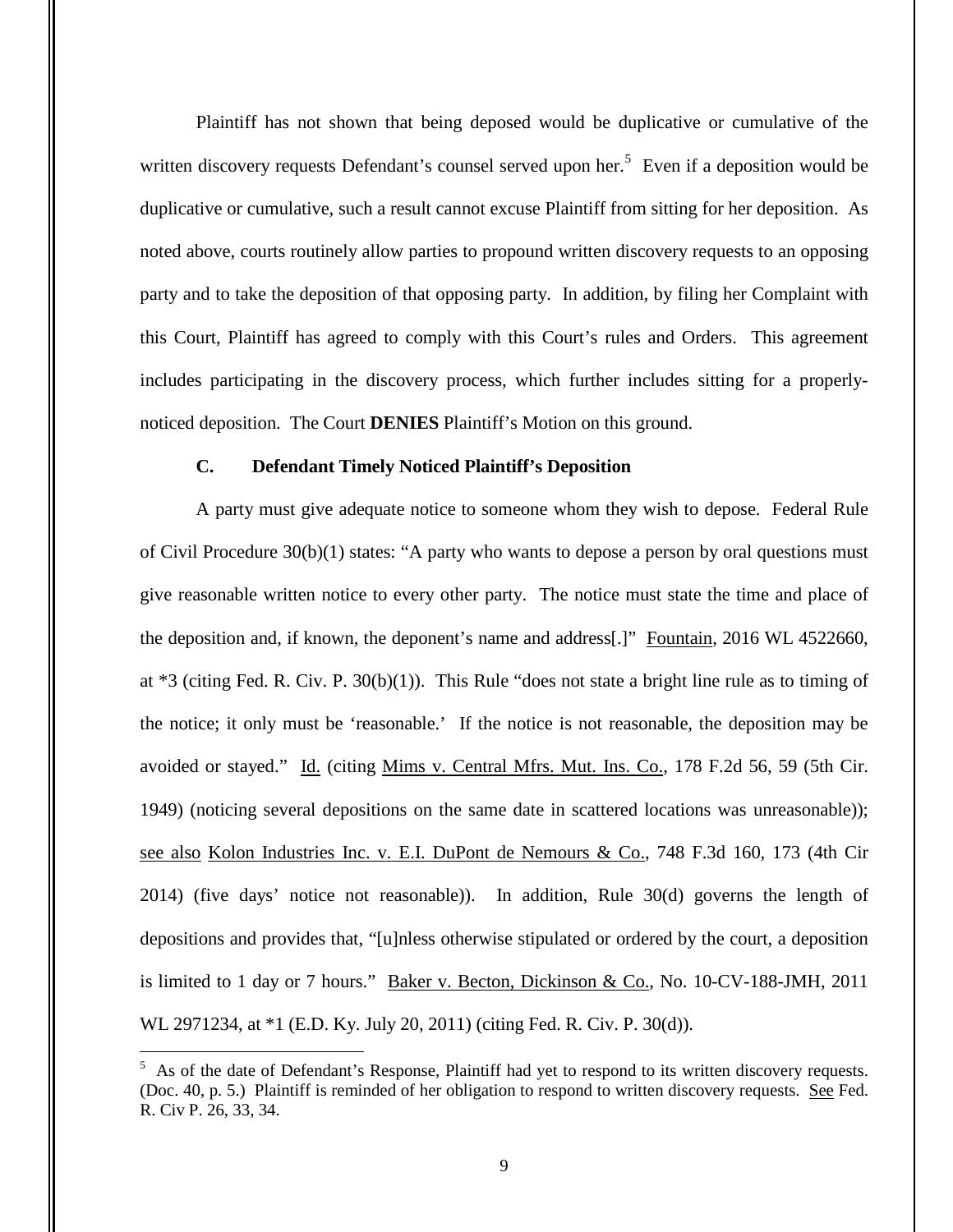On January 27, 2017, Defendant's counsel informed Plaintiff that her deposition needed to be scheduled. Counsel also informed Plaintiff her deposition "may take the better part of a day, and we are entitled under the rules to take up to 7 hours." (Doc. 40-2, p. 3.) Counsel asked Plaintiff to provide a list of dates in early March in which she would be available for her deposition. Counsel advised Plaintiff, "If I do not hear from you on convenient deposition dates, I will take the liberty of scheduling your deposition unilaterally on a date that is convenient for me and my client." (Id.) In response, Plaintiff stated in her letter dated January 30, 2017, she would have to meet with her cardiologist "to see if [sitting for a deposition] is something that is feasible for me and if so under what condition I may participate[.]" (Doc. 40.-3, p. 3.) On February 7, 2017, Defendant's counsel mailed to Plaintiff, via certified mail, a notice of deposition for March 23, 2017, at the offices of Gilbert & Jones Court Reporters in Brunswick, Georgia. (Doc. 40-1.)

Defendant properly noticed Plaintiff's deposition. Counsel provided Plaintiff with the opportunity to suggest convenient dates for her, and, only when she failed to respond with any convenient dates did counsel set Plaintiff's deposition unilaterally. Defendant advised Plaintiff her deposition would be expected to take the better part of a day and that he was entitled, under the applicable Rules, to take up to seven (7) hours' time for this deposition. Additionally, counsel set Plaintiff's deposition for a date which is more than six weeks beyond the date he noticed her deposition. This notice is "reasonable", and Plaintiff cannot avoid sitting for her deposition on this ground. Thus, the Court **DENIES** Plaintiff's Motion for this additional reason.

### **CONCLUSION**

For the many reasons stated above, as well as for the reasons advanced in Defendant's Response, the Court **DENIES** Plaintiff's Motion and **ORDERS** Plaintiff to appear for her properly noticed deposition on **March 23, 2017, at the offices of Gilbert & Jones Court**